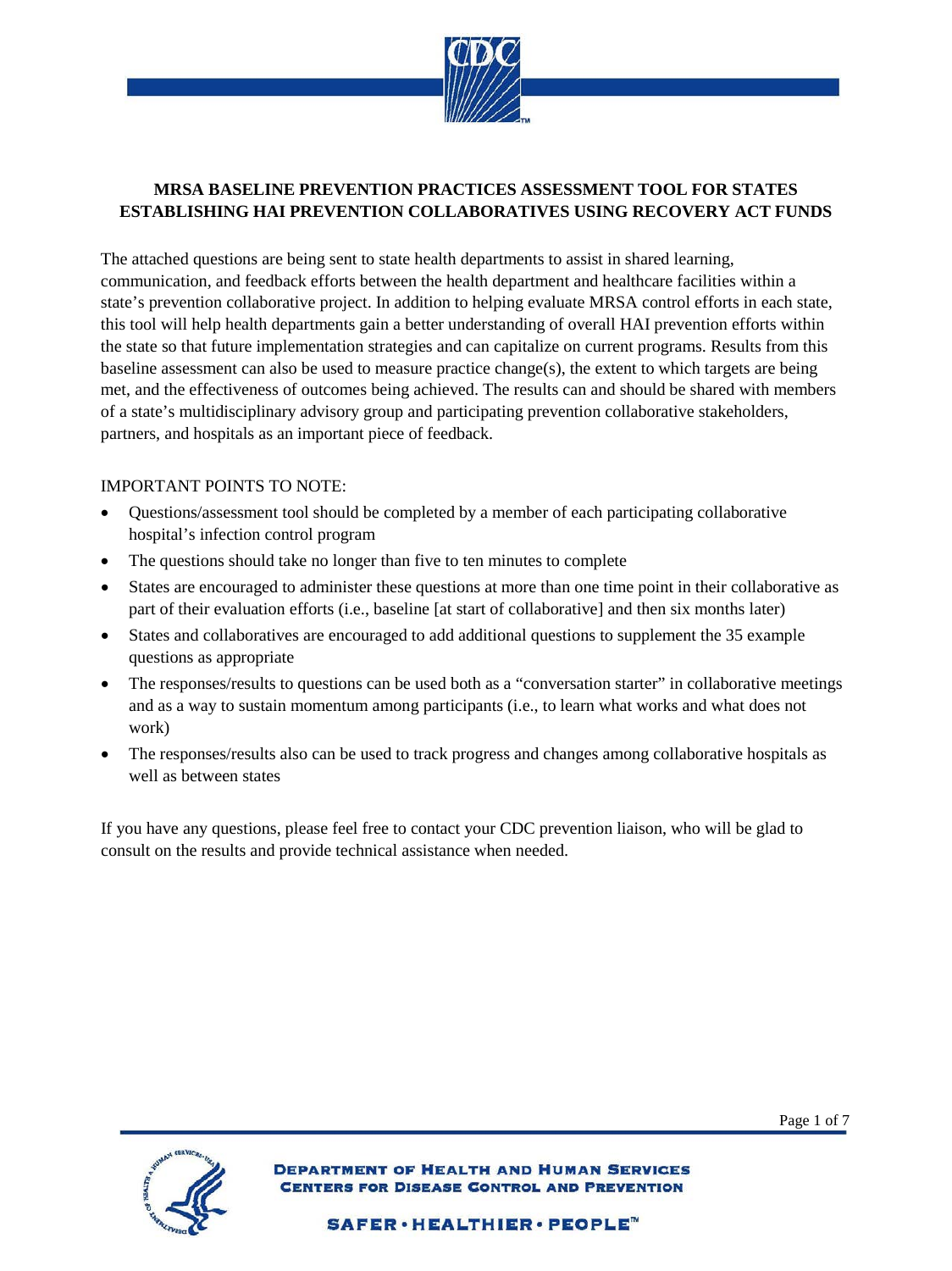

## **ESTABLISHING HAI PREVENTION COLLABORATIVES USING RECOVERY ACT FUNDS MRSA BASELINE PREVENTION PRACTICES ASSESSMENT TOOL FOR STATES**

## **Please complete the following background questions regarding your facility's current status.**

- (for example, if a facility had one full-time person and one half-time person, this would equal 1.5 staff members). 1. What is the total number of staff currently working in infection control at your facility? Please describe using full-time equivalents of people working directly in infection control, do not include support staff
- members). 12. Currently, how many active acute care hospital beds does your facility have?
- 3. Currently, how many active **adult** Intensive Care Unit beds (ICU) does your facility have?
- 4. Currently, how many active **pediatric** beds (including nursery, NICU beds, etc.) does your facility have?
- 5. Currently, how many post-acute care (such as rehabilitation or assisted living) beds does your facility have?
- providing care to patients)? 6. Is your facility a teaching facility (i.e., your facility has physicians-in-training and/or nurses-in-training

 *Yes No*

- *7.* What external sources of guidance are used in the development of infection control policies at your facility (please check all that apply)?
	- *Association for Professionals in Infection Control and Epidemiology (APIC)*
	- *Centers for Disease Control and Prevention (CDC)*
	- *Healthcare Infection Control Practices Advisory Committee (HICPAC)*
	- *Infectious Diseases Society of America*
	- *Institute for Healthcare Improvement (IHI)*
	- *Society for Healthcare Epidemiology of America (SHEA)*
	- *Individual expert opinion*
	- *Other, please specify*:



Page 2 of 7

**DEPARTMENT OF HEALTH AND HUMAN SERVICES IRS FOR DISEASE CONTROL AND PREVENTION**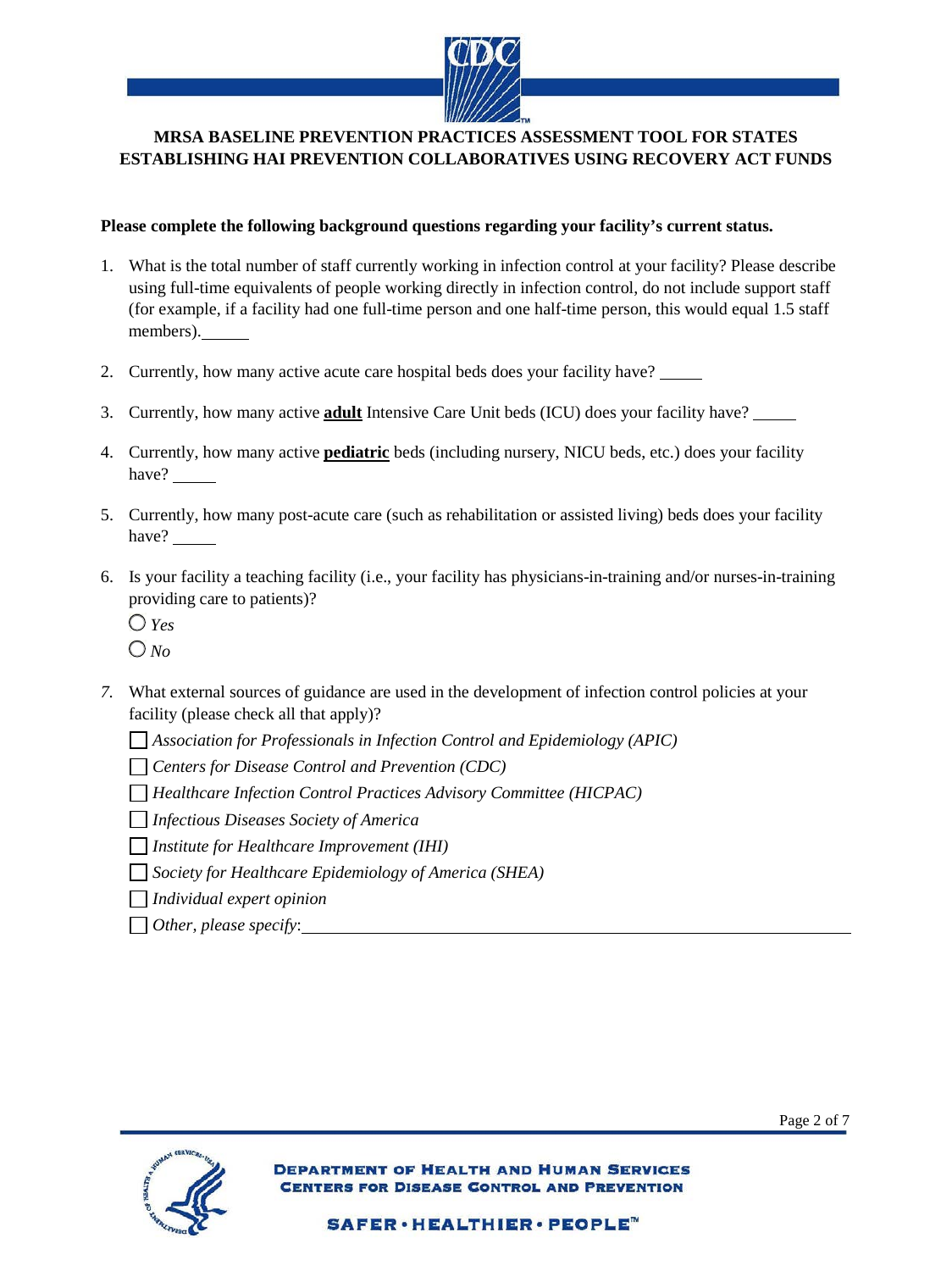

 **The following questions ask about specific methicillin-resistant** *Staphylococcus aureus*  **(MRSA) prevention practices currently used or in place at your facility. Please complete each question as appropriate at this point in time**.

8. Is your facility involved (in total or in part) in an external (one originating outside your facility) MRSA control initiative?

*Yes*

*No*

- a. If  $YES$ , which one(s)? (Please check all that apply).
	- *Institute for Healthcare Improvement's Protecting 5 Million Lives from Harm Initiative for reducing MRSA infection*
	- *VHA Inc. (Voluntary Hospital Association Initiative)*
	- *Hospital Corporation of America MRSA Initiative*
	- *Department of Veterans Affairs Initiative (Directive 2007-002)*
	- *Centers for Medicaid and Medicare Services QIO MRSA Project* 
		- *Other, please list:*
- 9. How great a priority is the control and prevention of MRSA at your facility? Please indicate how much you agree or disagree with the following statement: **The control and prevention of MRSA infection is a priority at my facility.** 
	- *Strongly agree Agree Neither agree or disagree*
	- *Disagree*
	- *Strongly disagree*
- 10. Does your facility have a mechanism to detect, at admission, patients previously infected or colonized with MRSA?

*Yes*

- *No*
- 11. Does your facility currently have a system that rapidly (within 24 hours following laboratory identification) notifies staff of new patients infected or colonized with MRSA?
	- *Yes*

*No*

a. If **YES**, who is notified (please check all that apply)?

*Infection control*

 *Patient care unit*

*Other, please specify:*



**DEPARTMENT OF HEALTH AND HUMAN SERVICES** FOR DISEASE CONTROL AND PREVENTION

Page 3 of 7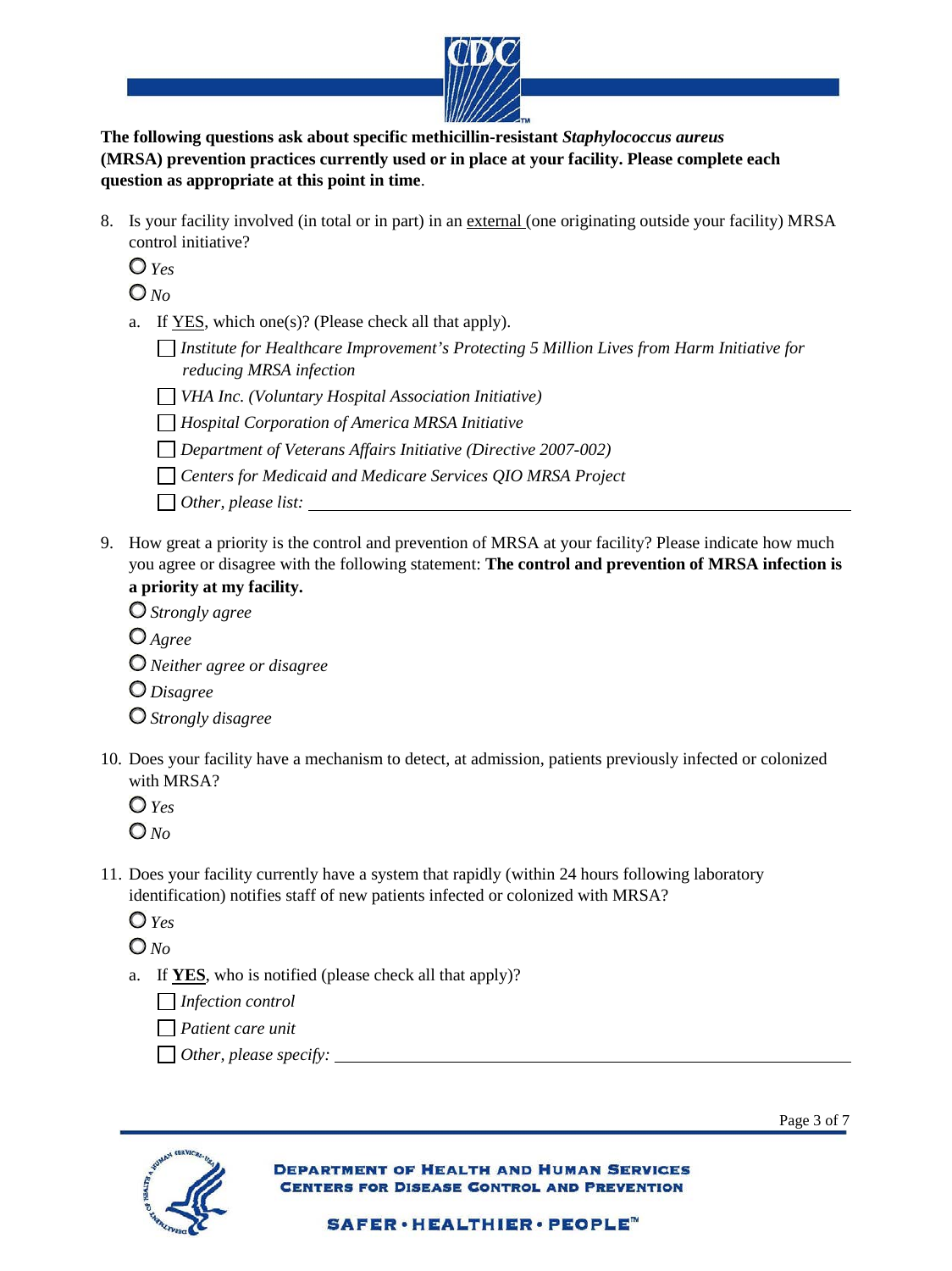

- 12. In your facility, are patients who are found to be infected or colonized with MRSA put in Contact Precautions?
	- $O$   $Y_{\ell}$ s

*No* 

 13. In your facility, are patients who are found to be infected or colonized with MRSA placed in private rooms?

*Never/no private rooms available* 

*Rarely* 

*Sometimes* 

*Often* 

- *Always*
- 14. Does your facility use dedicated noncritical medical items (such as blood pressure cuffs or stethoscopes) for patients infected or colonized with MRSA?

*Yes* 

*No* 

15. Does your facility have a policy that specifically addresses the discontinuation of isolation precautions that are used in addition to Standard Precautions for patients infected or colonized with MRSA?

*Yes* 

*No* 

- 16. Does your facility have an education or training program for staff on reducing the transmission of MRSA (the program may deal with other issues but must specifically review your facility's program to control MRSA and include topics such as the transmission of MRSA and measures to prevent transmission)?
	- *Yes*
	- *No*
- 17. Does your facility perform MRSA surveillance testing (culture or PCR) on any group of patients for the purpose of detecting MRSA colonization (active surveillance)?
	- *Yes*

*No* 

a. If **YES**, please specify the test used for MRSA surveillance testing:

*Culture* 

- *Polymerase chain reaction (PCR)*
- *Both culture and PCR*
- *Other, please describe:*
- admitted to all units facility-wide? 18. Is some form of active MRSA surveillance testing (culture or PCR) performed routinely on patients
	- *Yes*
	- *No*



Page 4 of 7

**DEPARTMENT OF HEALTH AND HUMAN SERVICES DISEASE CONTROL AND PREVENTION**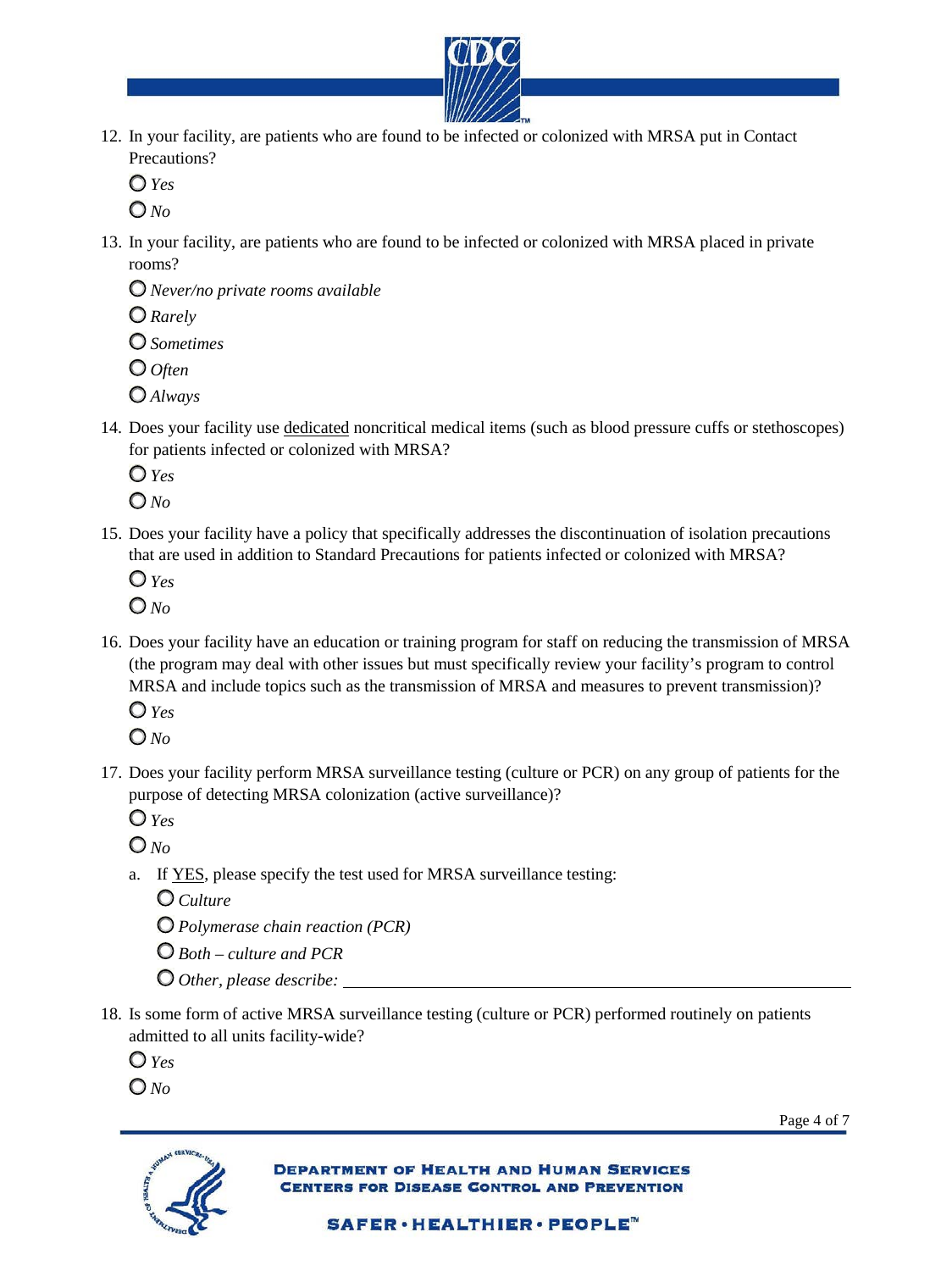

- 19. Does your facility perform active MRSA surveillance testing (culture or PCR) in a specific patient setting (please check all that apply).
	- *Yes, for patients admitted to one or more ICU settings*
	- *Yes, for patients admitted to one or more acute care non-ICU settings*
	- *Yes, for patients admitted to post-acute care settings*
	- *Yes, for other settings, please describe: No*

- 20. Does your facility perform active MRSA surveillance testing (culture or PCR) for a specific patient group (please check all that apply).
	- *Yes, dialysis patients*
	- *Yes, patients transferred from outside facilities*
	- *Yes, patients with a history of MRSA*
	- *Yes, pre-surgical patients*
	- *Yes, for other patients, please describe:*
	- $\Box$  *No*
- results of their active surveillance testing (culture or PCR) are pending? 21. Are patients placed in some form of isolation precautions in addition to Standard Precautions while the
	- *Yes*
	- *No*
- 22. When is MRSA active surveillance testing (culture or PCR) performed? (Please check all that apply).

*At admission* 

*At discharge/transfer* 

 *Periodically during hospital stay Other, please specify:* 

- $\Box$  Other, please specify:
- 23. Does your facility have a policy for MRSA decolonization for any specific group of people colonized or infected with MRSA?
	- *Yes*

*No* 

a. If YES, what method is used for decolonization? (Please check all that apply).

*Nasal mupirocin* 

*Chlorhexidine bathing* 

*Oral decontamination (e.g., use of chlorhexidine mouthwash)* 

*Systemic antibiotics (oral or intravenous)* 

*Other, please specify:* 



**DEPARTMENT OF HEALTH AND HUMAN SERVICES** FOR DISEASE CONTROL AND PREVENTION

Page 5 of 7

SAFER·HEALTHIER·PEOPLE™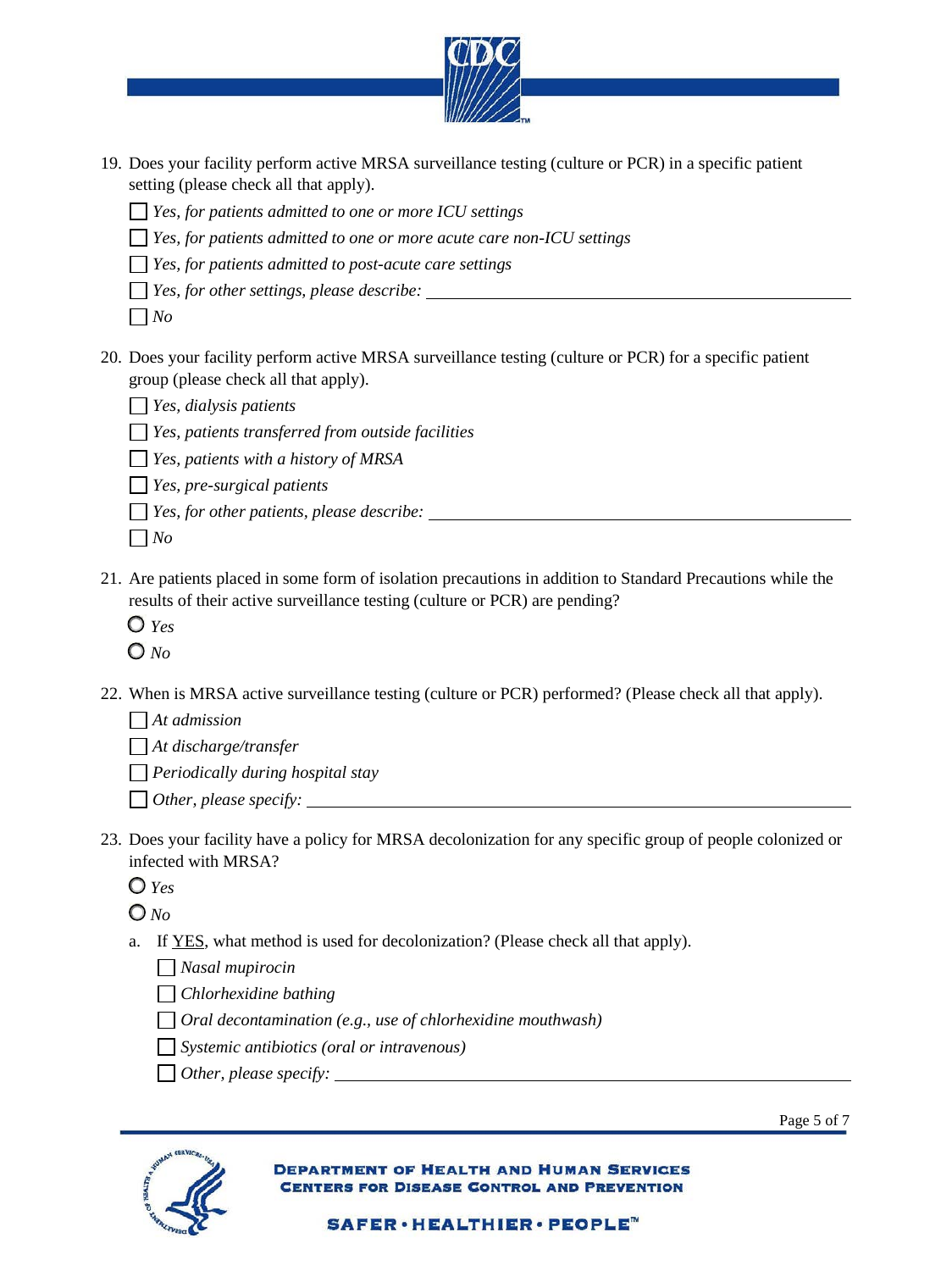

24. Does your facility routinely use chlorhexidine baths for any patient group to prevent healthcareassociated infections?

 $O$   $Y_{ex}$ 

*No* 

- a. 24a. If YES, which group(s) (please check all that apply)?
	- *Dialysis patients*

*ICU patients*

- *Pre-surgical patients*
- *Patients with a history of MRSA*
- *Other, please specify:*
- control staff to ensure consistent cleaning and disinfection practices were followed? *25.* How frequently are environmental cleaning practices at your facility monitored/observed by infection
	- *Never*
	- *Rarely*
	- *Sometimes*
	- *Often*
	- *Always*
- 26. Does your facility have a specific person (or people) responsible for reviewing antibiotic utilization with the goal of promoting the judicious use of antimicrobial agents?
	-
	- *Yes No*  $\overline{O}N_0$
- 27. Does your facility restrict the use of any antibiotic?
	- $Q_{Yes}$
	- *Yes No*
- 28. Does your facility have access to expertise in MRSA specific infection control? (Please check all that apply).
	- $\Box$  Yes, from facility staff members
	- $\Box$  Yes, from experts outside of the facility
	- $\Box$  No
- 29. How frequently does your facility measure adherence to hand hygiene policies in at least one patient care area?
	- *Never*
	- *Rarely*
	- *Sometimes*
	- *Often*
	- *Always*



**DEPARTMENT OF HEALTH AND HUMAN SERVICES DISEASE CONTROL AND PREVENTION** 

Page 6 of 7